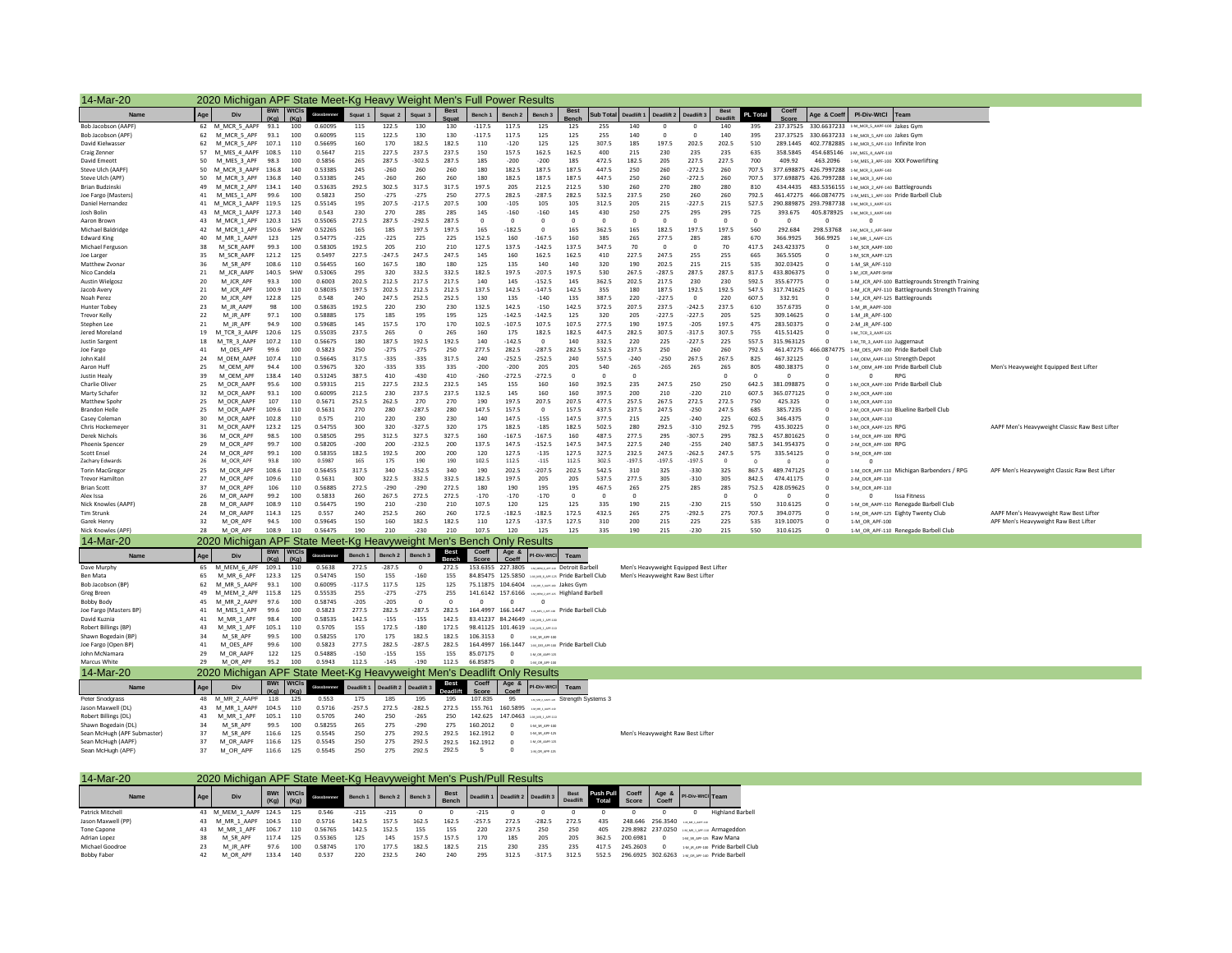| 15-Mar-20                                                     | 2020 Michigan APF State Meet-Kg Lightweight Men's & Women's Full Power Results |                                                                                   |                    |                                   |                    |                   |                    |                            |                         |                      |                                    |                                     |                                                                                             |                                                                          |                     |                       |                         |                                  |                     |                              |                              |                                                                                      |                                           |
|---------------------------------------------------------------|--------------------------------------------------------------------------------|-----------------------------------------------------------------------------------|--------------------|-----------------------------------|--------------------|-------------------|--------------------|----------------------------|-------------------------|----------------------|------------------------------------|-------------------------------------|---------------------------------------------------------------------------------------------|--------------------------------------------------------------------------|---------------------|-----------------------|-------------------------|----------------------------------|---------------------|------------------------------|------------------------------|--------------------------------------------------------------------------------------|-------------------------------------------|
| Name                                                          | Age                                                                            | Div                                                                               |                    | <b>BWt</b> WtCls<br>$(Ka)$ $(Ka)$ | Glosshrenner       | Squat 1           | Squat 2            | Squat 3                    | <b>Best</b>             | <b>Bench 1</b>       | Bench <sub>2</sub>                 | Bench 3                             | <b>Best</b>                                                                                 | Sub Total Deadlift 1                                                     |                     | Deadlift 2 Deadlift 3 |                         | <b>Best</b>                      | PL Total            | Coeff                        | Age & Coeff                  | PI-Div-WtCl Team                                                                     |                                           |
| Cathy Miller (Masters 3)                                      | 51                                                                             | F MR 3 AAPF                                                                       | 65.4               | 67.5                              | 0.9222             | 115               | 120                | $-125$                     | 120                     | 55                   | 57.5                               | 60                                  | 60                                                                                          | 180                                                                      | 125                 | 130                   | 132.5                   | 132.5                            | 312.5               | 288.1875                     |                              | 330.5510625 1-F_MR_3_AAPF-67.5 Renegade Barbell Club                                 |                                           |
| Danyell Anderson (Masters 2)<br>Jane Konova (Masters 2)       | 46<br>49                                                                       | F_MES_2_APF<br>F MCR 2 AAPF                                                       | 55.7<br>81         | 56<br>82.5                        | 1.0484<br>0.79555  | $-137.5$<br>117.5 | 137.5<br>$-127.5$  | 150<br>130                 | 150<br>130              | $-100$<br>70         | 100<br>75                          | $-105$<br>$-82.5$                   | 100<br>75                                                                                   | 250<br>205                                                               | 125<br>127.5        | 140<br>140            | 150<br>150              | 150<br>150                       | 400<br>355          | 419.36<br>282,42025          |                              | 447.87648 1-F_MES_2_APF-56 Pride Barbell Club<br>314.3337383 1-F MCR 2 AAPF-82.5     |                                           |
| Jennifer Gavala                                               | 45                                                                             | F MR 2 AAPF                                                                       | 54.7               | 56                                | 1.0638             | 112.5             | 115                | 117.5                      | 117.5                   | $-70$                | 70                                 | 72.5                                | 72.5                                                                                        | 190                                                                      | 125                 | 132.5                 | $-137.5$                | 132.5                            | 322.5               | 343.0755                     |                              | 361.9446525 1-F_MR_2_AAPF-56                                                         | AAPF Women's Raw Best Lifter              |
| Ann Kuipers                                                   | 46                                                                             | F MR 2 AAPF                                                                       | 89.2               | 90                                | 0.75115            | 100               | 107.5              | 115                        | 115                     | 67.5                 | 75                                 | $-77.5$                             | 75                                                                                          | 190                                                                      | 115                 | 125                   | 130                     | 130                              | 320                 | 240.368                      | 256.713024                   | 1-F MR 2 AAPF-90 Iron Ore Strength                                                   |                                           |
| Chyler Crawford                                               | 34<br>22                                                                       | F SR AAPF                                                                         | 100.5              | SHW                               | 0.71425            | 137.5             | 152.5              | $-165$                     | 152.5                   | 77.5                 | 85                                 | $-92.5$                             | 85                                                                                          | 237.5                                                                    | 150                 | 167.5                 | 185                     | 185                              | 422.5               | 301.770625                   | $\overline{0}$               | 1-F SR AAPF-SHW                                                                      |                                           |
| <b>Brittney Wellman</b><br><b>Emily Otto</b>                  | 19                                                                             | F JR AAPF<br>F TCR 3 AAPF                                                         | 61.8<br>55.2       | 67.5<br>56                        | 0.9645<br>1.0561   | 82.5<br>85        | 92.5<br>92.5       | 97.5<br>97.5               | 97.5<br>97.5            | 60<br>42.5           | 62.5<br>$-47.5$                    | 65<br>$-47.5$                       | 65<br>42.5                                                                                  | 162.5<br>140                                                             | 85<br>117.5         | 92.5<br>125           | 97.5<br>130             | 97.5<br>130                      | 260<br>270          | 250.77<br>285.147            | $\Omega$<br>$\overline{0}$   | 1-F JR AAPF-67.5 Max Effort Performance<br>1-F_TCR_3_AAPF-56                         |                                           |
| Kyla Pendergrass                                              | 18                                                                             | F TR 3 AAPF                                                                       | 50.6               | 52                                | 1.1317             | 70                | 75                 | $-85$                      | 75                      | 40                   | $-45$                              | $-45$                               | 40                                                                                          | 115                                                                      | 82.5                | 87.5                  | 92.5                    | 92.5                             | 207.5               | 234.82775                    | $\overline{0}$               | 1-F_TR_3_AAPF-52 Max Effort Performance                                              |                                           |
| Autumn Coules                                                 | 18                                                                             | F_TR_3_APF                                                                        | 73.5               | 75                                | 0.84755            | 110               | 122.5              | $-137.5$                   | 122.5                   | 42.5                 | 55                                 | $-60$                               | 55                                                                                          | 177.5                                                                    | 115                 | 125                   | 142.5                   | 142.5                            | 320                 | 271.216                      | $\overline{0}$               | 1-F_TR_3_APF-75                                                                      | APF Women's Raw Best Lifter               |
| <b>Brooke Thompson</b><br>Gigi Garza                          | 17<br>13                                                                       | F_TR_2_AAPF<br>F TR 1 AAPF                                                        | 55.1<br>82.9       | 56<br>90                          | 1.0575<br>0.7842   | 70<br>$-60$       | 75<br>60           | $-85$<br>70                | 75<br>70                | 37.5<br>40           | 42.5<br>$-50$                      | $-47.5$<br>$-50$                    | 42.5<br>40                                                                                  | 117.5<br>110                                                             | 65<br>82.5          | 70<br>102.5           | 75<br>$-105$            | 75<br>102.5                      | 192.5<br>212.5      | 203.56875<br>166.6425        | $\Omega$<br>$\Omega$         | 1-F_TR_2_AAPF-56 Max Effort Performance<br>1-F TR 1 AAPF-90 Raw Mana                 |                                           |
| Danyell Anderson                                              | 46                                                                             | F OES APF                                                                         | 55.7               | 56                                | 1.0484             | $-137.5$          | 137.5              | 150                        | 150                     | $-100$               | 100                                | $-105$                              | 100                                                                                         | 250                                                                      | 125                 | 140                   | 150                     | 150                              | 400                 | 419.36                       | 447.87648                    | 1-F OES APF-56 Pride Barbell Club                                                    |                                           |
| Maddy Moldenhauer                                             | 25                                                                             | F OCR AAPF                                                                        | 62.9               | 67.5                              | 0.9511             | 140               | 147.5              | 152.5                      | 152.5                   | 67.5                 | 72.5                               | 80                                  | 80                                                                                          | 232.5                                                                    | 147.5               | 162.5                 | 170                     | 170                              | 402.5               | 382.81775                    | $\Omega$                     | 1-F OCR AAPF-67.5                                                                    |                                           |
| Jessica Taketa (AAPF)                                         | 27<br>19                                                                       | F_OCR_AAPF<br>F OCR AAPF                                                          | 61.8<br>68.6       | 67.5<br>75                        | 0.9645<br>0.88895  | 135<br>100        | 142.5<br>107.5     | 147.5<br>115               | 147.5                   | 50                   | 55<br>67.5                         | 60<br>$-75$                         | 60<br>67.5                                                                                  | 207.5<br>182.5                                                           | 125<br>112.5        | 137.5<br>125          | 145<br>132.5            | 145<br>132.5                     | 352.5<br>315        | 339.98625<br>280.01925       | $\overline{0}$<br>$\Omega$   | 2-F OCR AAPF-67.5                                                                    |                                           |
| Jakin Zhang<br>Jane Konoya                                    | 49                                                                             | F OCR AAPF                                                                        | 81                 | 82.5                              | 0.79555            | 117.5             | $-127.5$           | 130                        | 115<br>130              | 60<br>70             | 75                                 | $-82.5$                             | 75                                                                                          | 205                                                                      | 127.5               | 140                   | 150                     | 150                              | 355                 | 282.42025                    | 314.3337383                  | 1-F OCR AAPF-75<br>1-F OCR AAPF-82.5                                                 |                                           |
| April Draher                                                  | 42                                                                             | F OCR APF                                                                         | 66.4               | 67.5                              | 0.9113             | 137.5             | 145                | 150                        | 150                     | 105                  | 112.5                              | 115                                 | 115                                                                                         | 265                                                                      | 185                 | $-190$                | $-190$                  | 185                              | 450                 | 410.085                      | 418,2867                     | 1-F OCR APF-67.5                                                                     | Women's Classic Raw Best Lifter           |
| Jessica Taketa (APF)                                          | $27\,$                                                                         | F OCR APF                                                                         | 61.8               | 67.5                              | 0.9645             | 135               | 142.5              | 147.5                      | 147.5                   | 50                   | 55                                 | 60                                  | 60                                                                                          | 207.5                                                                    | 125                 | 137.5                 | 145                     | 145                              | 352.5               | 339.98625                    | $\mathbf 0$                  | 2-F OCR APF-67.5                                                                     |                                           |
| Sarah Bailey<br>Samantha-Jo Ogg                               | 23<br>32                                                                       | F OCR APF<br>F_OCR_APF                                                            | 74.5<br>72.1       | 75<br>75                          | 0.8399<br>0.8587   | 137.5<br>175      | 150<br>185         | 170<br>$-187.5$            | 170<br>185              | 70<br>82.5           | 82.5<br>87.5                       | $-87.5$<br>$-95$                    | 82.5<br>87.5                                                                                | 252.5<br>272.5                                                           | 172.5<br>160        | 185<br>$-167.5$       | $-202.5$<br>$\mathbf 0$ | 185<br>160                       | 437.5<br>432.5      | 367.45625<br>371.38775       | $\Omega$                     | 1-F OCR APF-75 Double A Barbell<br>2-F OCR APF-75                                    |                                           |
| Cathy Miller                                                  | 51                                                                             | F OR AAPE                                                                         | 65.4               | 67.5                              | 0.9222             | 115               | 120                | $-125$                     | 120                     | 55                   | 57.5                               | 60                                  | 60                                                                                          | 180                                                                      | 125                 | 130                   | 132.5                   | 132.5                            | 312.5               | 288.1875                     |                              | 330.5510625 1-F OR AAPF-67.5 Renegade Barbell Club                                   |                                           |
| Rae Guzman                                                    | 26                                                                             | F OR APF                                                                          | 66                 | 67.5                              | 0.9156             | 60                | 70                 | 75                         | 75                      | $-30$                | 35                                 | $-42.5$                             | 35                                                                                          | 110                                                                      | 60                  | 70                    | 92.5                    | 92.5                             | 202.5               | 185,409                      | $\overline{0}$               | 1-F_OR_APF-67.5                                                                      |                                           |
| Jim Harris<br>Michael Dehner (Masters 3)                      | 64<br>51                                                                       | M MR 5 APF<br>M MCR 3 APR                                                         | 79.3<br>82.1       | 82.5<br>82.5                      | 0.66175<br>0.64665 | 165<br>227.5      | 175<br>237.5       | 177.5<br>250               | 177.5<br>250            | 130<br>135           | 140<br>137.5                       | $-142.5$<br>142.5                   | 140<br>142.5                                                                                | 317.5<br>392.5                                                           | 210<br>215          | 222.5<br>225          | 227.5<br>232.5          | 227.5<br>232.5                   | 545<br>625          | 360.65375<br>404.15625       |                              | 522.9479375 1-M MR 5 APF-82.5<br>463.5672188 1-M MCR 3 APF-82-5                      | APF Men's Lightweight Raw Best Lifter     |
| Nik Woods (Masters 3 AAPF)                                    | 50                                                                             | M MR 3 AAPF                                                                       | 71.5               | 75                                | 0.71405            | 172.5             | 182.5              | 187.5                      | 187.5                   | 130                  | 135                                | 137.5                               | 137.5                                                                                       | 325                                                                      | 205                 | 220                   | $-227.5$                | 220                              | 545                 |                              |                              | 389.15725 439.7476925 1-M MR 3 AAPF-75                                               | AAPF Men's Lightweight Raw Best Lifter    |
| Robert David (AAPF)                                           | 50                                                                             | M_MR_3_AAPF                                                                       | 88.6               | 90                                | 0.6173             | $-170$            | $-170$             | $-170$                     | $^{\circ}$              | $^{\circ}$           |                                    |                                     | $\circ$                                                                                     | $\circ$                                                                  | $\circ$             |                       |                         | $\mathbf 0$                      | $\circ$             | $\circ$                      | $\circ$                      | $\mathbf{0}$<br>Renegade Barbell Club                                                |                                           |
| Nik Woods (Masters 3 APF                                      | 50                                                                             | M MR 3 APF                                                                        | 71.5               | 75                                | 0.71405            | 172.5             | 182.5              | 187.5                      | 187.5                   | 130                  | 135                                | 137.5                               | 137.5                                                                                       | 325                                                                      | 205                 | 220                   | $-227.5$                | 220                              | 545                 |                              |                              | 389.15725 439.7476925 1-M_MR_3_APF-75                                                |                                           |
| Robert David (APF)<br>Christopher Ament                       | 50<br>42                                                                       | M MR 3 APF<br>M MCR 1 APF                                                         | 88.6<br>$80.1\,$   | 90<br>82.5                        | 0.6173<br>0.6573   | $-170$<br>137.5   | $-170$<br>147.5    | $-170$<br>157.5            | $\overline{0}$<br>157.5 | $\circ$<br>80        | $-87.5$                            | $-92.5$                             | $\mathbf 0$<br>80                                                                           | $\overline{0}$<br>237.5                                                  | $\circ$<br>162.5    | 175                   | 182.5                   | $\mathbf 0$<br>182.5             | $\circ$<br>420      | $\overline{0}$<br>276.066    | $\overline{0}$<br>281.58732  | $\mathbf{0}$<br>Renegade Barbell Club<br>$1-M\_MCR\_1\_APF-82.5$                     |                                           |
| Chris Ibarra                                                  | 35                                                                             | M SCR APF                                                                         | 88.7               | 90                                | 0.61685            | 265               | 272.5              | 280                        | 280                     | 142.5                | 147.5                              | $-155$                              | 147.5                                                                                       | 427.5                                                                    | 245                 | 252.5                 | $-257.5$                | 252.5                            | 680                 | 419.458                      | $^{\circ}$                   | 1-M SCR APF-90                                                                       |                                           |
| Anthony Celini (AAPF                                          | 33                                                                             | M SR AAPF                                                                         | 74                 | 75                                | 0.69545            | 202.5             | 210                | 215                        | 215                     | 132.5                | 142.5                              | $-145$                              | 142.5                                                                                       | 357.5                                                                    | 247.5               | $-262.5$              | $-262.5$                | 247.5                            | 605                 | 420.74725                    | $\overline{0}$               | 1-M SR AAPF-75                                                                       |                                           |
| Anthony Celini (APF)                                          | 33                                                                             | M SR APF                                                                          | 74                 | 75                                | 0.69545<br>0.69685 | 202.5             | 210                | 215                        | 215                     | 132.5                | 142.5                              | $-145$                              | 142.5                                                                                       | 357.5                                                                    | 247.5               | $-262.5$              | $-262.5$                | 247.5                            | 605                 | 420.74725                    | $\,$ 0 $\,$                  | 1-M SR APF-75                                                                        |                                           |
| Daniel Chen<br>Donald Robertson                               | 21<br>23                                                                       | M_JR_AAPF<br>M_JR_AAPF                                                            | 73.8<br>79.7       | 75<br>82.5                        | 0.6595             | 175<br>$-185$     | 187.5<br>$-185$    | 195<br>$-185$              | 195<br>$^{\circ}$       | 117.5<br>$^{\circ}$  | 125                                | 127.5                               | 127.5<br>$\circ$                                                                            | 322.5<br>$^{\circ}$                                                      | $-202.5$<br>$\circ$ | 202.5                 | 215                     | 215<br>$\circ$                   | 537.5<br>$^{\circ}$ | 374.556875<br>$\overline{0}$ | $\mathbf 0$<br>$^{\circ}$    | 1-M JR AAPF-75<br>$\mathbf{0}$<br>Armageddon                                         |                                           |
| Caleb Jeanette                                                | 23                                                                             | M_JR_AAPF                                                                         | 88.6               | 90                                | 0.6173             | 195               | 222.5              | 227.5                      | 227.5                   | 140                  | $-150$                             | $-152.5$                            | 140                                                                                         | 367.5                                                                    | 225                 | 242.5                 | $-257.5$                | 242.5                            | 610                 | 376.553                      | $\Omega$                     | 1-M_JR_AAPF-90                                                                       |                                           |
| Josh Zemmin                                                   | 18                                                                             | M TCR 3 APF                                                                       | 89.1               | 90                                | 0.6153             | 195               | 210                | $-227.5$                   | 210                     | 150                  | $-162.5$                           | $-162.5$                            | 150                                                                                         | 360                                                                      | 210                 | 230                   | 240                     | 240                              | 600                 | 369.18                       | $\overline{0}$               | 1-M TCR 3 APF-90                                                                     |                                           |
| <b>Robert Martin</b><br>Aaron Rutila                          | $18\,$<br>19                                                                   | M_TR_3_AAPF<br>M TR 3 APF                                                         | 81.7<br>88         | 82.5<br>90                        | 0.6487<br>0.6197   | 225<br>165        | $-237.5$<br>180    | $-237.5$<br>195            | 225<br>195              | 127.5<br>100         | 135<br>117.5                       | $-145$<br>$-130$                    | 135<br>117.5                                                                                | 360<br>312.5                                                             | 220<br>175          | 230<br>195            | $-242.5$<br>215         | 230<br>215                       | 590<br>527.5        | 382.733<br>326.89175         | $\,$ 0<br>$\Omega$           | 1-M TR 3 AAPF-82.5 Team Rep:<br>1-M TR 3 APF-90                                      |                                           |
| Elijah Permesang                                              | 16                                                                             | M_TCR_2_AAPF                                                                      | 88.6               | 90                                | 0.6173             | 165               | 182.5              | 187.5                      | 187.5                   | 102.5                | $-112.5$                           | $-112.5$                            | 102.5                                                                                       | 290                                                                      | 197.5               | 205                   | $-207.5$                | 205                              | 495                 | 305.5635                     | $\overline{0}$               | 1-M TCR 2 AAPF-90 Raw Mana                                                           |                                           |
| Zavd Coats                                                    | 13                                                                             | M TR 1 AAPF                                                                       | 50.1               | 52                                | 1.0076             | 72.5              | 82.5               | 92.5                       | 92.5                    | 37.5                 | 42.5                               | $-47.5$                             | 42.5                                                                                        | 135                                                                      | 102.5               | 115                   | 122.5                   | 122.5                            | 257.5               | 259.457                      | $\sqrt{2}$                   | 1-M TR 1 AAPF-52                                                                     |                                           |
| Scott Kuderick<br>Dillon Davis (AAPF)                         | 46<br>26                                                                       | M OEM AAPF<br>M OCR AAPF                                                          | 89.8<br>82.1       | 90<br>82.5                        | 0.6126<br>0.64665  | 302.5<br>275      | 312.5<br>287.5     | $-317.5$<br>$\overline{0}$ | 312.5<br>287.5          | 175<br>137.5         | 185<br>145                         | 190<br>150                          | 190<br>150                                                                                  | 502.5<br>437.5                                                           | 235<br>277.5        | 250<br>292.5          | $\circ$<br>300          | 250<br>300                       | 752.5<br>737.5      | 460.9815<br>476.904375       | 492.328242<br>$\overline{0}$ | 1-M_OEM_AAPF-90 Liberation Garage Barbell<br>1-M OCR AAPF-82.5 Blueline Barbell Club | Men's Lightweight Classic Raw Best Lifter |
| Nick O'Hare (AAPF)                                            | 36                                                                             | M OCR AAPF                                                                        | 88.5               | 90                                | 0.6177             | 220               | $-230$             | 230                        | 230                     | 135                  | $-145$                             | $-145$                              | 135                                                                                         | 365                                                                      | 262.5               | 272.5                 | $-280$                  | 272.5                            | 637.5               | 393.78375                    |                              | 1-M OCR AAPF-90                                                                      |                                           |
| Luke Arends                                                   | 24                                                                             | M OCR APE                                                                         | 67.4               | 67.5                              | 0.74935            | 127.5             | 137.5              | 145                        | 145                     | 85                   | 90                                 | 92.5                                | 92.5                                                                                        | 237.5                                                                    | 172.5               | 182.5                 | 195                     | 195                              | 432.5               | 324.093875                   | $\Omega$                     | 1-M OCR APF-67.5                                                                     |                                           |
| Sang Won Cho<br>Marco Liera                                   | ${\bf 24}$                                                                     | M OCR APP<br>M OCR APE                                                            | 74.2<br>72.6       | 75                                | 0.694<br>0.70565   | 175<br>170        | 185<br>180         | 190<br>185                 | 190<br>185              | 110<br>117.5         | 117.5<br>$-122.5$                  | 122.5<br>125                        | 122.5<br>125                                                                                | 312.5<br>310                                                             | 220<br>200          | 232.5<br>210          | $-240$<br>$-217.5$      | 232.5<br>210                     | 545<br>520          | 378.23<br>366.938            | $\,$ 0<br>$\Omega$           | 1-M OCR APF-75                                                                       |                                           |
| Dillon Davis (APF)                                            | 25<br>26                                                                       | M OCR APF                                                                         | 82.1               | 75<br>82.5                        | 0.64665            | 275               | 287.5              | $\mathbf 0$                | 287.5                   | 137.5                | 145                                | 150                                 | 150                                                                                         | 437.5                                                                    | 277.5               | 292.5                 | 300                     | 300                              | 737.5               | 476.904375                   | $\overline{0}$               | 2-M OCR APF-75<br>1-M_OCR_APF-82.5 Blueline Barbell Club                             |                                           |
| Michael Dehner                                                | 51                                                                             | M OCR APF                                                                         | 82.1               | 82.5                              | 0.64665            | 227.5             | 237.5              | 250                        | 250                     | 135                  | 137.5                              | 142.5                               | 142.5                                                                                       | 392.5                                                                    | 215                 | 225                   | 232.5                   | 232.5                            | 625                 | 404.15625                    | 463.5672188                  | 2-M_OCR_APF-82.5                                                                     |                                           |
| Nick O'Hare (APF)                                             | 36                                                                             | M OCR APF                                                                         | 88.5               | 90                                | 0.6177             | 220               | $-230$             | 230                        | 230                     | 135                  | $-145$                             | $-145$                              | 135                                                                                         | 365                                                                      | 262.5               | 272.5                 | $-280$                  | 272.5                            | 637.5               | 393.78375                    | $\overline{0}$               | 1-M OCR APF-90                                                                       |                                           |
| Nik Woods (AAPF<br>John Stukel                                | 50<br>32                                                                       | M OR AAPF<br>M_OR_AAPF                                                            | 71.5<br>89.9       | 75<br>90                          | 0.71405<br>0.61425 | 172.5<br>152.5    | 182.5<br>167.5     | 187.5<br>$-177.5$          | 187.5<br>167.5          | 130<br>110           | 135<br>117.5                       | 137.5<br>122.5                      | 137.5<br>122.5                                                                              | 325<br>290                                                               | 205<br>195          | 220<br>202.5          | $-227.5$<br>212.5       | 220<br>212.5                     | 545<br>502.5        | 389.15725<br>308.660625      | 439.7476925                  | 1-M OR AAPF-75<br>1-M OR AAPF-90                                                     |                                           |
| Dakota Dore                                                   | 25                                                                             | M OR APF                                                                          | 66.8               | 67.5                              | 0.7551             | 137.5             | 142.5              | 150                        | 150                     | 102.5                | 107.5                              | 115                                 | 115                                                                                         | 265                                                                      | 160                 | 185                   | $-200$                  | 185                              | 450                 | 339,795                      | $\Omega$                     | 1-M OR APF-67.5                                                                      |                                           |
| Nik Woods (APF)                                               | 50                                                                             | M_OR_APF                                                                          | 71.5               | 75                                | 0.71405            | 172.5             | 182.5              | 187.5                      | 187.5                   | 130                  | 135                                | 137.5                               | 137.5                                                                                       | 325                                                                      | 205                 | 220                   | $-227.5$                | 220                              | 545                 | 389.15725                    |                              | 439.7476925 1-M_OR_APF-75                                                            |                                           |
| Alexander Guzmar                                              | 26                                                                             | M OR APF                                                                          | 82.3               | 82.5                              | 0.6456             | 160               | 172.5              | 185                        | 185                     | 95                   | 97.5                               | 105                                 | 105                                                                                         | 290                                                                      | 160                 | 180                   | $-210$                  | 180                              | 470                 | 303.432                      | $\overline{0}$               | 1-M OR APF-82.5                                                                      |                                           |
| 15-Mar-20                                                     |                                                                                | 2020 Michigan APF State Meet-Kg Lightweight Men's & Women's Bench Only Results    |                    | <b>BWt</b> WtCls                  |                    |                   |                    |                            | <b>Best</b>             | Coeff                | Age $a$                            |                                     |                                                                                             |                                                                          |                     |                       |                         |                                  |                     |                              |                              |                                                                                      |                                           |
| Name                                                          | Age                                                                            |                                                                                   | (Ka)               | (Ka)                              |                    |                   | Bench <sub>2</sub> | Bench <sub>3</sub>         |                         | Score                | Cooff                              | PI-Div-Wt                           |                                                                                             |                                                                          |                     |                       |                         |                                  |                     |                              |                              |                                                                                      |                                           |
| Nora Langdon<br>Lisa Jacobson                                 | 77<br>49                                                                       | F MES 8 AAPF<br>F_MR_2_APF                                                        | 80<br>72.9         | 82.5<br>75                        | 0.80175<br>0.8523  | 70<br>60          | 72.5<br>62.5       | $-80$<br>65                | 72.5<br>65              |                      | 55.3995 61.65964 14 MR 2 MP-76     |                                     |                                                                                             |                                                                          |                     |                       |                         |                                  |                     |                              |                              |                                                                                      |                                           |
| Jerry Felts                                                   | 62                                                                             | M MR 5 APF                                                                        | 86.2               | 90                                | 0.62725            | 140               | 142.5              | 147.5                      | 147.5                   | 92.51937             | 128,8794                           | 1-M MR S APPAC                      |                                                                                             |                                                                          |                     |                       |                         |                                  |                     |                              |                              |                                                                                      |                                           |
| Kenny Nonthaweth (Submasters AAPF)                            | 39                                                                             | M SR AAPF                                                                         | 65.4               | 67.5                              | 0.7691             | 132.5             | 135                | $-137.5$                   | 135                     | 103.8285             | $\Omega$                           | 1-M SR ANR-67.9                     |                                                                                             |                                                                          |                     |                       |                         |                                  |                     |                              |                              |                                                                                      |                                           |
| Jonathan McBride                                              | 39                                                                             | M SR AAPF                                                                         | 89.3               | 90                                | 0.61455            | 140               | $-145$             | $-145$                     | 140                     | 86.037               |                                    | 1-M_SR_AAPP-90                      |                                                                                             |                                                                          |                     |                       |                         |                                  |                     |                              |                              |                                                                                      |                                           |
| Kenny Nonthaweth (Submasters APF))<br>Kenny Nonthaweth (AAPF) | 39<br>39                                                                       | M SR APF<br>M OR AAPF                                                             | 65.4<br>65.4       | 67.5<br>67.5                      | 0.7691<br>0.7691   | 132.5<br>132.5    | 135<br>135         | $-137.5$<br>$-137.5$       | 135<br>135              | 103.8285<br>103.8285 | $\Omega$<br>$\circ$                | 1-M_SR_APF-67.5<br>1-M_08_AARF-67.5 |                                                                                             |                                                                          |                     |                       |                         |                                  |                     |                              |                              |                                                                                      |                                           |
| Kenny Nonthaweth (APF)                                        | 39                                                                             | M OR APE                                                                          | 65.4               | 67.5                              | 0.7691             | 132.5             | 135                | $-137.5$                   | 135                     | 103.8285             | $\sqrt{2}$                         |                                     |                                                                                             |                                                                          |                     |                       |                         |                                  |                     |                              |                              |                                                                                      |                                           |
| 15-Mar-20                                                     |                                                                                | 2020 Michigan APF State Meet-Kg Lightweight Men's & Women's Deadlift Only Results |                    |                                   |                    |                   |                    |                            |                         |                      |                                    |                                     |                                                                                             |                                                                          |                     |                       |                         |                                  |                     |                              |                              |                                                                                      |                                           |
| Name                                                          | Age                                                                            |                                                                                   | <b>BWt</b><br>(Ka) | WtCls<br>(Ka)                     |                    |                   |                    |                            | <b>Best</b>             | Coeff<br>Score       | Age $a$<br>Coeff                   |                                     | PI code PI-Div-WtCl Team                                                                    |                                                                          |                     |                       |                         |                                  |                     |                              |                              |                                                                                      |                                           |
| George Shipley (AAPF)<br>George Shipley (APF)                 | 61                                                                             | 61 M_MES_5_AAPF 73.6<br>M MES 5 APF                                               | 73.6               | 75<br>75                          | 0.6983<br>0.6983   | 185<br>185        | 195<br>195         | 200<br>200                 | 200<br>200              |                      |                                    |                                     | 139.66 190.7755 <b>Expansioners</b> Team Repz<br>139.66 190.7755 1-M MKS 5 APE-75 Team Repz |                                                                          |                     |                       |                         |                                  |                     |                              |                              |                                                                                      |                                           |
| Adam Gordon (AAPF                                             | 45                                                                             | M MR 2 AAPF                                                                       | 81.4               | 82.5                              | 0.65025            | 217.5             | 237.5              | $-247.5$                   | 237.5                   |                      | 154.4343 162.9282 <b>PROVIDENT</b> |                                     |                                                                                             |                                                                          |                     |                       |                         |                                  |                     |                              |                              |                                                                                      |                                           |
| Adam Gordon (APF)                                             | 45                                                                             | M MR 2 APF                                                                        | 81.4               | 82.5                              | 0.65025            | 217.5             | 237.5              | $-247.5$                   | 237.5                   |                      | 154.4343 162.9282 [M] MR 2 APEAD   |                                     |                                                                                             |                                                                          |                     |                       |                         |                                  |                     |                              |                              |                                                                                      |                                           |
| Zayd Coats (DL)                                               | 13                                                                             | M TR 1 AAPF                                                                       | 50.1               | 52<br>82.5                        | 1.0076             | 102.5             | 115                | 122.5                      | 122.5                   | 123.431              | $\,0\,$                            | 1-M_TR_1_AARF-52                    |                                                                                             |                                                                          |                     |                       |                         |                                  |                     |                              |                              |                                                                                      |                                           |
| Dillon Davis (DI AAPF<br>Dillon Davis (DL APF)                | 26<br>26                                                                       | M OR AAPF<br>M OR APF                                                             | 82.1<br>82.1       | 82.5                              | 0.64665<br>0.64665 | 277.5<br>277.5    | 292.5<br>292.5     | 300<br>300                 | 300<br>300              | 193.995<br>193.995   | $\Omega$                           |                                     | Mon APER2.5 Blueline Barbell Club                                                           | 1-M OR AARE-R2.5 Blueline Barbell Club Men's Lightweight Raw Best Lifter |                     |                       |                         |                                  |                     |                              |                              |                                                                                      |                                           |
| 15-Mar-20                                                     |                                                                                | 2020 Michigan APF State Meet-Kg Lightweight Men's & Women's Push/Pull Results     |                    |                                   |                    |                   |                    |                            |                         |                      |                                    |                                     |                                                                                             |                                                                          |                     |                       |                         |                                  |                     |                              |                              |                                                                                      |                                           |
| Name                                                          |                                                                                |                                                                                   | <b>BWt</b>         | <b>WtCls</b>                      |                    |                   |                    |                            | <b>Best</b>             |                      |                                    |                                     | <b>Best</b>                                                                                 | <b>Push Pull</b>                                                         | Coeff               | Age &                 | PI-Div-WtCl Team        |                                  |                     |                              |                              |                                                                                      |                                           |
| Nicolas Barsoum                                               | Age                                                                            | 15 M_TR_1_AAPF                                                                    | (Kg)<br>63.8       | (Kg)<br>67.5                      | 0.78625            | 67.5              | 77.5               | $-87.5$                    | Bench<br>77.5           | 127.5                | 142.5                              | $-157.5$                            | <b>Deadlift</b><br>142.5                                                                    | Total<br>220                                                             | Score<br>172.975    | Coeff<br>$\circ$      |                         | <b>MCRUMMAN</b> Highland Barbell |                     |                              |                              |                                                                                      |                                           |